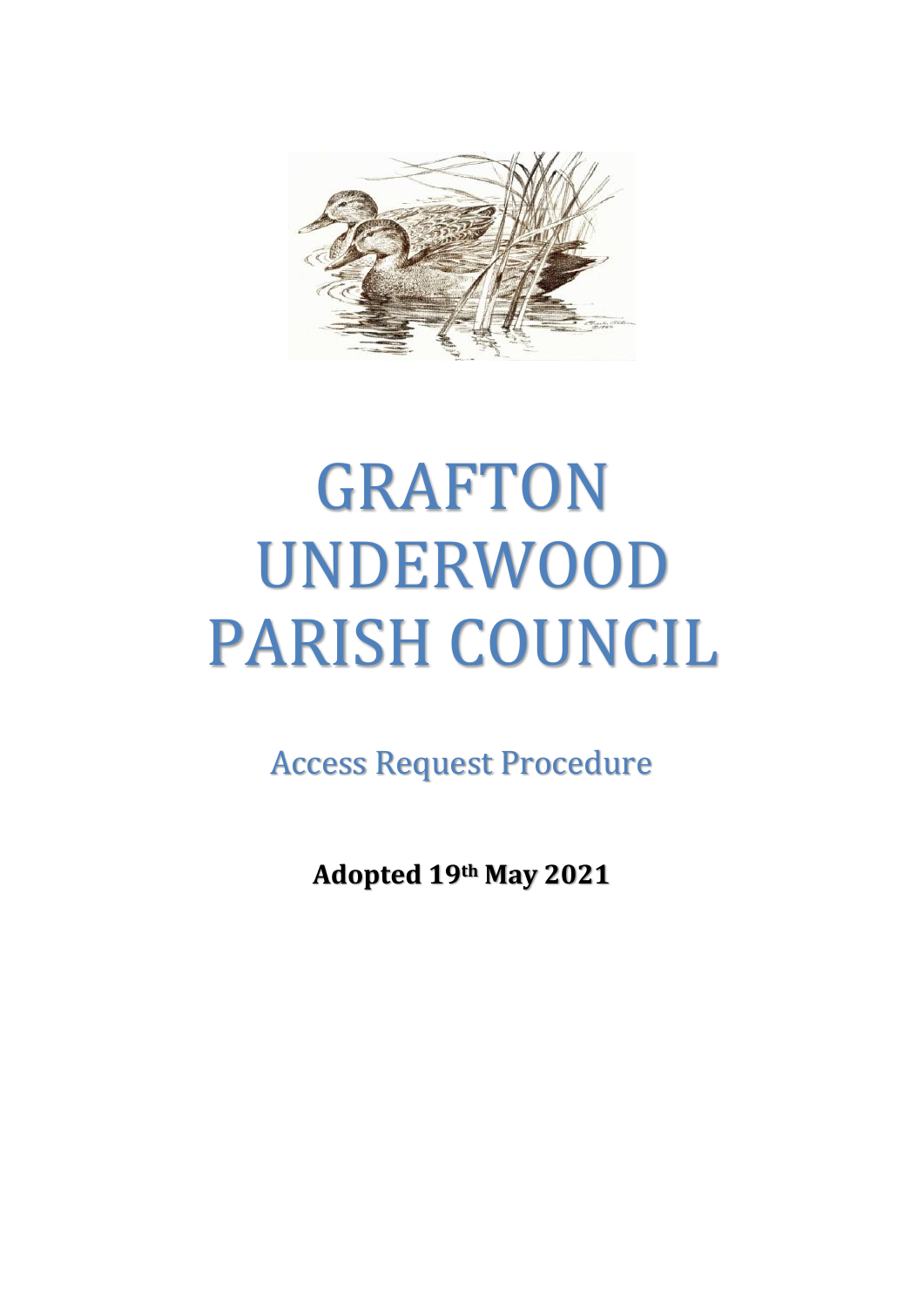## **Subject Access Request Procedure**

This procedure is to be followed when an individual contacts Grafton Underwood Parish Council to request access to their personal information held by the Council. Requests must be completed within 1 month, so it should be actioned as soon as it is received. SAR's should be provided free of charge, however, you can charge a 'reasonable fee' when a request is manifestly unfounded or excessive, particularly if it is repetitive.

The steps below should be followed to action the request:

- 1. Is it a valid subject access request?
	- a) The request must be in writing (letter, email, social media or fax).
	- b) Has the person requesting the information provided you with sufficient information to allow you to search for the information? (You are allowed to request for more information from the person if the request is too broad.)
- 2. Verify the identity of the requestor.
	- a) You must be confident that the person requesting the information is indeed the person the information relates to. You should ask for the person to attend the office with their passport/photo driving licence and confirmation of their address (utility bill/bank statement).
- 3. Determine where the personal information will be found
	- a) Consider the type of information requested and use the data processing map to determine where the records are stored. (Personal data is data which relates to a living individual who can be identified from the data (name, address, email address, database information) and can include expressions of opinion about the individual.)
	- b) If you do not hold any personal data, inform the requestor. If you do hold personal data, continue to the next step.
- 4. Screen the information
	- a) Some of the information you have retrieved may not be disclosable due to exemptions, however legal advice should be sought before applying exemptions. Examples of exemptions are:
		- References you have given
		- Publicly available information
		- Crime and taxation
		- Management information (restructuring/redundancies)
		- Negotiations with the requestor
		- Regulatory activities (planning enforcement, noise nuisance)
		- Legal advice and proceedings
		- Personal data of third parties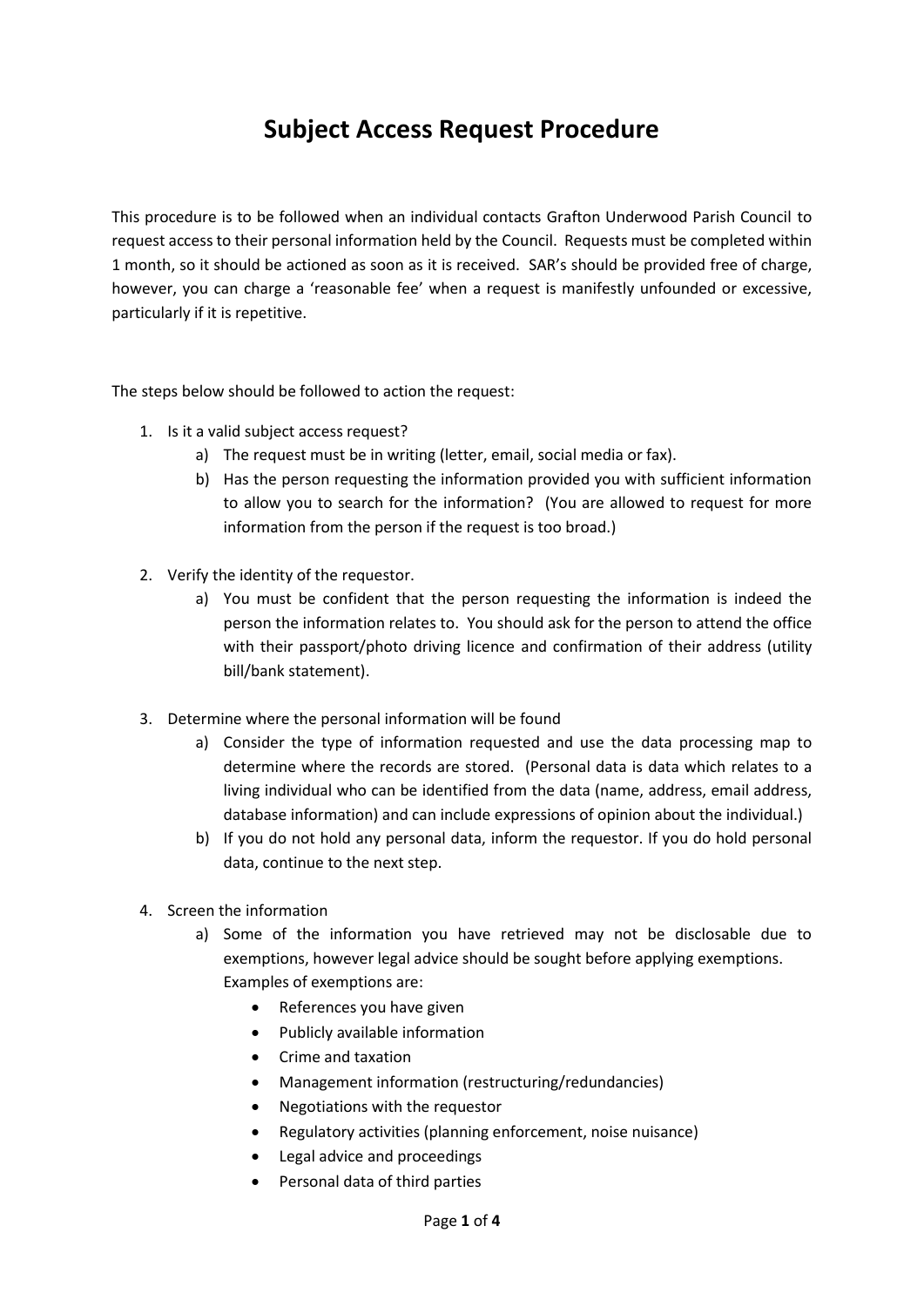- 5. Are you able to disclose all the information?
	- a) In some cases, emails and documents may contain the personal information of other individuals who have not given their consent to share their personal information with others. If this is the case, the other individual's personal data must be redacted before the SAR is sent out.
- 6. Prepare the SAR response (using the sample letters at the end of this document) and make sure to include as a minimum the following information:
	- a) the purposes of the processing;
	- b) the categories of personal data concerned;
	- c) the recipients or categories of recipients to whom personal data has been or will be disclosed, in particular in third countries or international organisations, including any appropriate safeguards for transfer of data;
	- d) where possible, the envisaged period for which personal data will be stored, or, if not possible, the criteria used to determine that period;
	- e) the existence of the right to request rectification or erasure of personal data or restriction of processing of personal data concerning the data subject or to object to such processing;
	- f) the right to lodge a complaint with the Information Commissioners Office ("ICO");
	- g) if the data has not been collected from the data subject: the source of such data;
	- h) the existence of any automated decision-making, including profiling and any meaningful information about the logic involved, as well as the significance and the envisaged consequences of such processing for the data subject.

Be sure to also provide a copy of the personal data undergoing processing.

All SAR's should be logged to include the date of receipt, identity of the data subject, summary of the request, indication of if the Council can comply, date information is sent to the data subject.

Sample letters:

### **Replying to a subject access request providing the requested personal data**

"[Name] [Address] [Date]

Dear [Name of data subject]

#### **Data Protection subject accessrequest**

Thank you for your letter of *[date]* making a data subject access request for *[subject]*. We are pleased to enclose the personal data yourequested.

Include 6(a) to (h) above.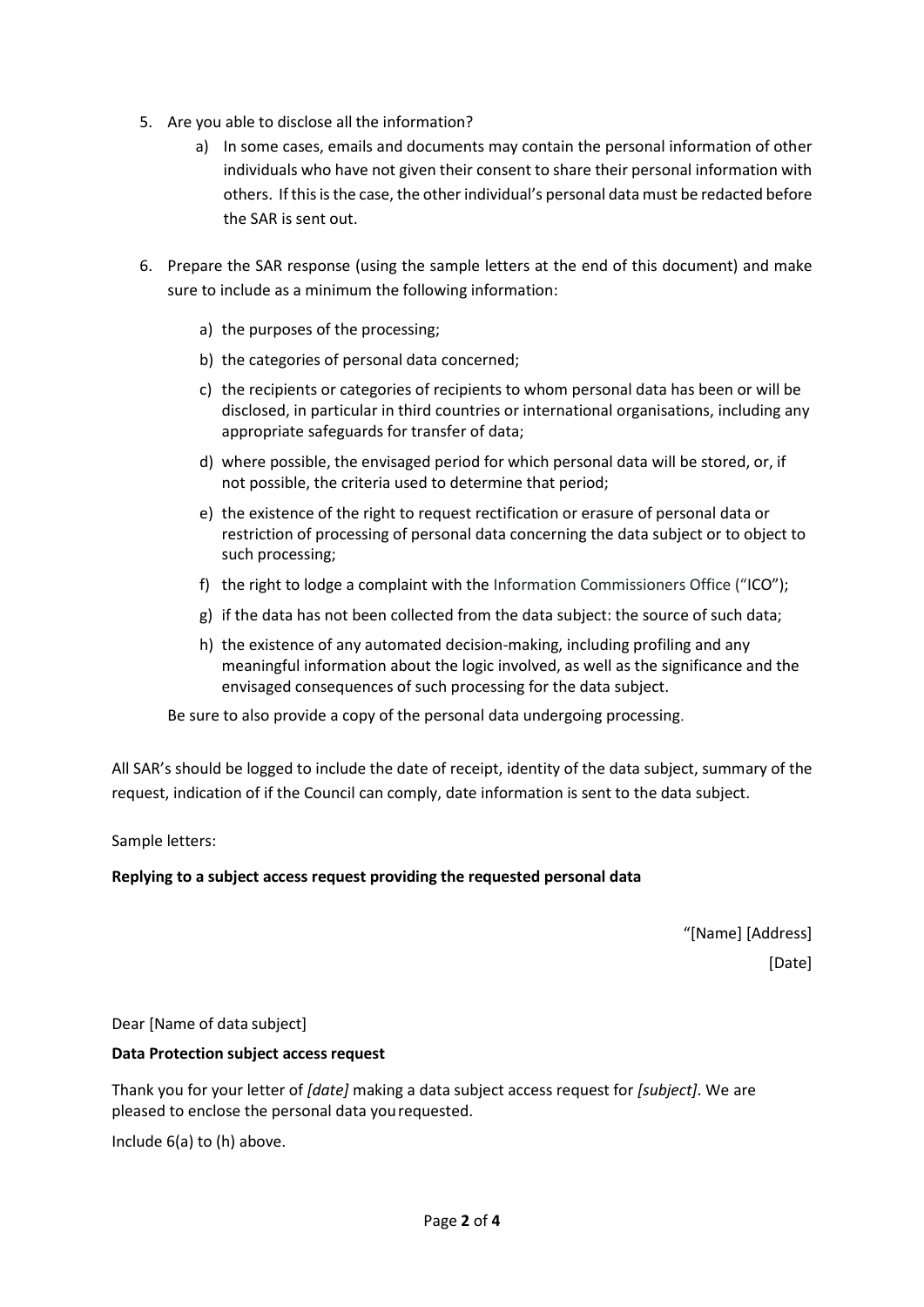Copyright in the personal data you have been given belongs to the council or to another party. Copyright material must not be copied, distributed, modified, reproduced, transmitted, published or otherwisemade available in whole or in part without the prior written consent of the copyright holder.

Yours sincerely"

#### **Release of part of the personal data, when the remainder is covered by an exemption**

"[Name] [Address]

[Date]

Dear [Name of data subject]

#### **Data Protection subject accessrequest**

Thank you for your letter of *[date]* making a data subject access request for *[subject]*. To answer your request we asked the following areas to search their records for personal data relating to you:

• [List the areas]

I am pleased to enclose *[some/most]* of the personal data you requested. *[If any personal data has been removed]* We have removed any obvious duplicate personal data that we noticed as we processed your request, as well as any personal data that is not about you. You will notice that *[if there are gaps in the document]* parts of the document(s) have been blacked out. *[OR if there are fewer documents enclose]* I have not enclosed all of the personal data you requested. This is because *[explain why it is exempt]*.

Include 6(a) to (h) above.

Copyright in the personal data you have been given belongs to the council or to another party. Copyright material must not be copied, distributed, modified, reproduced, transmitted, published, or otherwisemade available in whole or in part without the prior written consent of the copyright holder.

Yours sincerely"

#### **Replying to a subject access request explaining why you cannot provide any of the requested personal data**

"[Name] [Address] [Date]

Dear [Name of data subject]

**Data Protection subject access request**